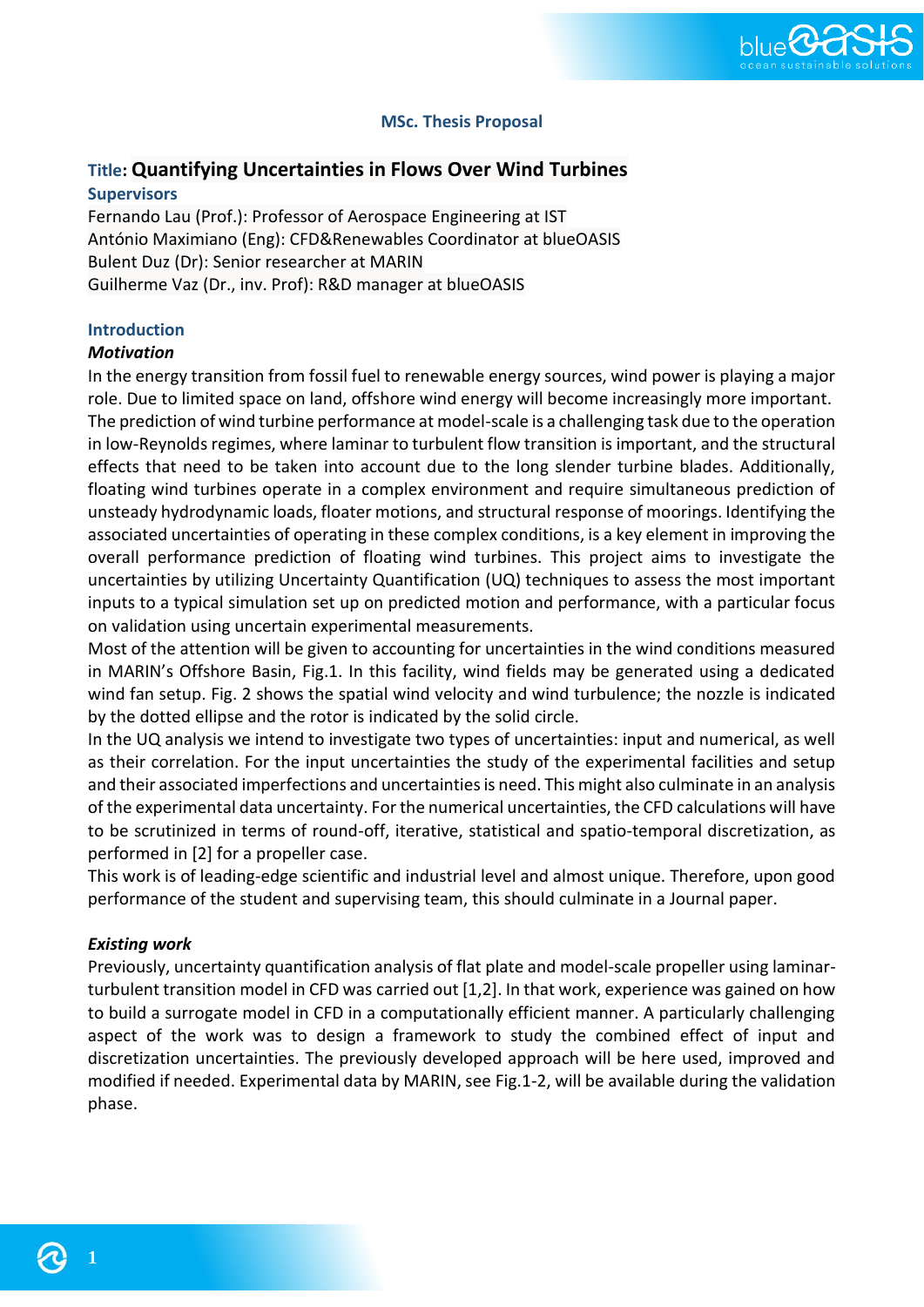



*Figure 1: Floating wind turbine tested in waves and wind in the MARIN offshore basin..*



*Figure 2: Measurements of spatial wind field. Left: Wind velocity in rotor plane. Right: Wind turbulence in rotor plane.*

#### **Objectives**

UQ methods will be used for the flow over a wind turbine. The CFD simulations will be carried out with the blueOASIS-MARIN CFD code ReFRESCO. Building upon the experience and knowledge from the previous work [1-4], the scope of the work is as follows:

- Get familiar with the current UQ approach written in Python [1,2].
- Get familiar with using ReFRESCO in the problem of flow over wind turbine [3,4].
- Identify the uncertain input parameters such as wind velocity and turbulence intensity. Characterize their limits and distribution types.
- Generate the meshes to be used in the CFD simulations building on an existing set up.
- Apply the UQ technique to quantify the output uncertainties, with particular attention dedicated to the effects of transition and experimental validation.
- Reporting and presentation. A publication in a conference and a journal is planned, depending on the outcome of the work.

## **Requisites**

Applicants must have:

• General knowledge on CFD.





**2**